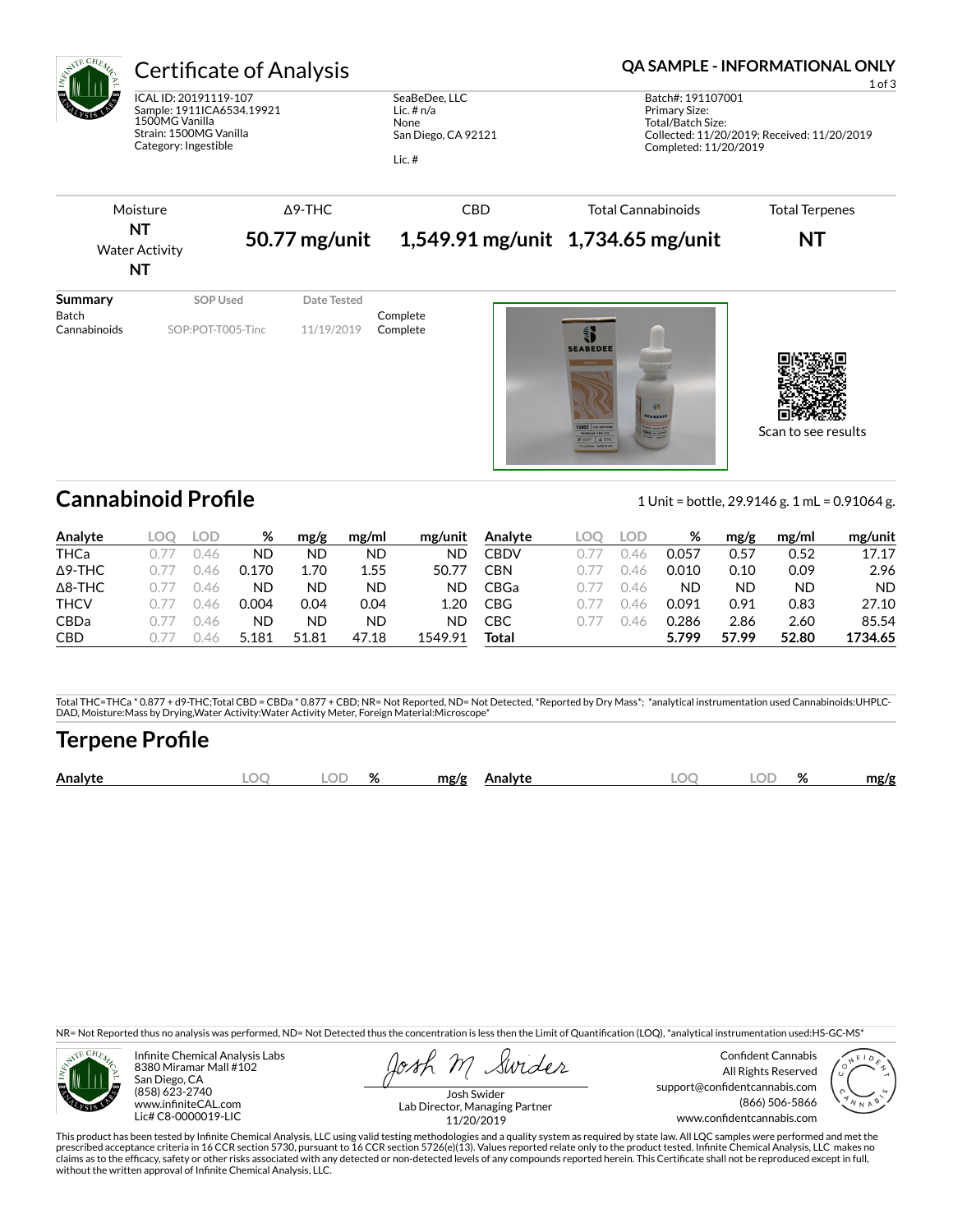

ICAL ID: 20191119-107 Sample: 1911ICA6534.19921 1500MG Vanilla Strain: 1500MG Vanilla Category: Ingestible

SeaBeDee, LLC Lic. # n/a None San Diego, CA 92121

Lic. #

#### Certificate of Analysis **Certificate of Analysis QA SAMPLE - INFORMATIONAL ONLY**

2 of 3 Batch#: 191107001 Primary Size: Total/Batch Size: Collected: 11/20/2019; Received: 11/20/2019 Completed: 11/20/2019

# **Residual Solvent Analysis**

| Category 1 | .OO | .OD | ∟imit | Status | Category 2 | OC | .imit | <b>Status</b> | Category 2 | LOC | .OD | ∠imit | Status |
|------------|-----|-----|-------|--------|------------|----|-------|---------------|------------|-----|-----|-------|--------|
|            |     |     |       |        |            |    |       |               |            |     |     |       |        |

NR= Not Reported thus no analysis was performed, ND= Not Detected thus the concentration is less then the Limit of Quantification (LOQ),\*analytical instrumentation used=HS-GC-MS\*

### **Heavy Metal Screening**

| ∽<br>м<br>$-$<br>$\sim$ | $\sim$ $\sim$<br>w<br>$\sim$ | Limi | Status |
|-------------------------|------------------------------|------|--------|
|                         |                              |      |        |

NR= Not Reported thus no analysis was performed, ND= Not Detected thus the concentration is less then the Limit of Quantification (LOQ), \*analytical instrumentation used:ICP-MS\*

### **Microbiological Screening**

| `≏sult |
|--------|
|--------|

ND=Not Detected; \*analytical instrumentation used:qPCR\*



Infinite Chemical Analysis Labs 8380 Miramar Mall #102 San Diego, CA (858) 623-2740 www.infiniteCAL.com Lic# C8-0000019-LIC

Josh M Swider

Confident Cannabis All Rights Reserved support@confidentcannabis.com (866) 506-5866 www.confidentcannabis.com



Josh Swider Lab Director, Managing Partner 11/20/2019

This product has been tested by Infinite Chemical Analysis, LLC using valid testing methodologies and a quality system as required by state law. All LQC samples were performed and met the prescribed acceptance criteria in 16 CCR section 5730, pursuant to 16 CCR section 5726(e)(13). Values reported relate only to the product tested. Infinite Chemical Analysis, LLC makes no<br>claims as to the efficacy, safety o without the written approval of Infinite Chemical Analysis, LLC.